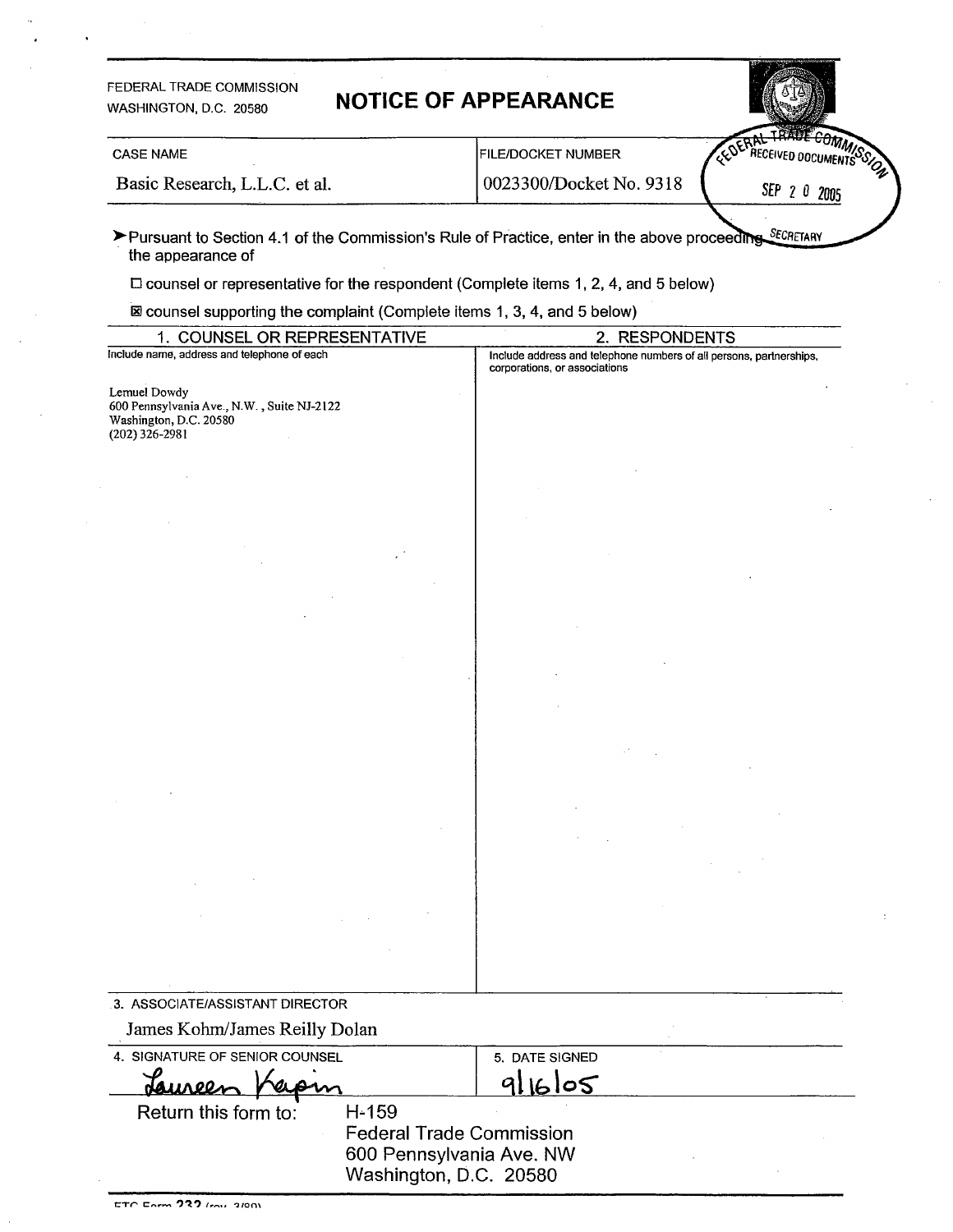# UNITED STATES OF AMRICA BEFORE THE FEDERAL TRADE COMMISSION OFFICE OF ADMINISTRATIVE LAW JUDGES

| In the Matter of               |
|--------------------------------|
| <b>BASIC RESEARCH, L.L.C.,</b> |
| A.G. WATERHOUSE, L.L.C.,       |
| KLEIN-BECKER USA, L.L.C.,      |
| NUTRASPORT, L.L.C.,            |
| <b>SOVAGE DERMALOGIC</b>       |
| LABORATORIES, L.L.C.,          |
| <b>BAN, L.L.C.,</b>            |
| DENNIS GAY,                    |
| <b>DANIEL B. MOWREY, and</b>   |
| MITCHELL K. FRIEDLANDER,       |



Docket No. 9318

## PUBLIC DOCUMENT

Respondents.

## DECLARATION OF LEMUEL W. DOWDY

, Lemuel W. Dowdy, declare as follows:

 $\mathbf{1}$ . I am a Federal Trade Commission staff attorney. I make this declaration pursuant to

Rule 4.1(d) of the Federal Trade Commission's Rules of Practice.

I am a member of the Bar of the State of North Carolina (#1225) and am admitted to  $\overline{2}$ .

practice before the highest court in that state. I further attest that I am in good standing within the legal profession.

I declare under penalty of perjury that the foregoing is true and correct.

Executed: September 19, 2005.

 $\mu$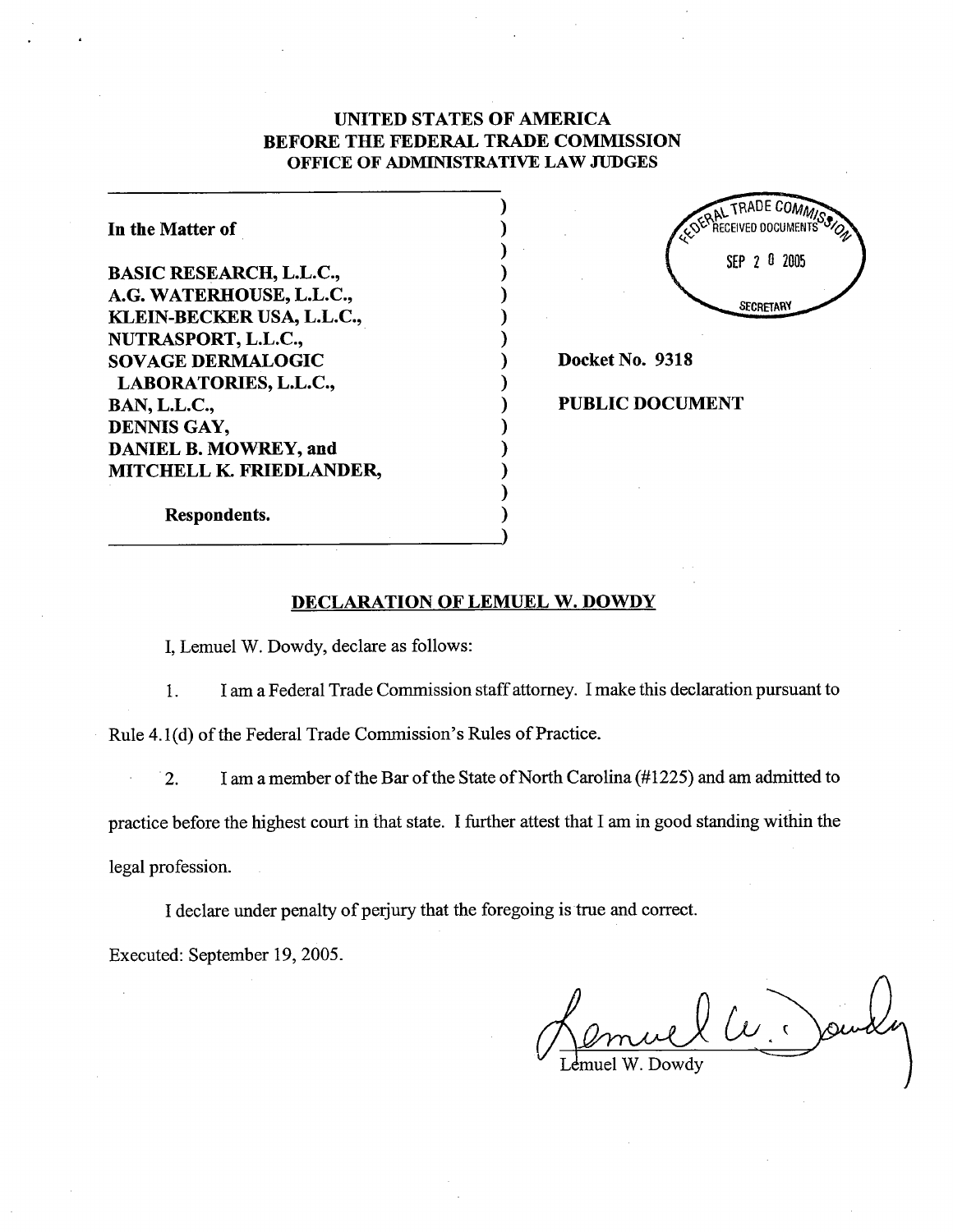### CERTIFICATE OF SERVICE

I hereby certify that on this  $\partial$  oth day of September, 2005, I caused a Notice of Appearance for Lemuel Dowdy, counsel supporting the complaint, to be served and filed as follows:

- the original, two (2) paper copies fied by hand delivery and one (1) electronic copy via email to: Donald S. Clark, Secretary Federal Trade Commission 600 Penn. Ave., N.W., Room H-135 Washington, D.C. 20580 (1)
- two (2) paper copies served by hand delivery to: The Honorable Stephen J. McGuire Administrative Law Judge 600 Penn. Ave., N.W., Room H-104 Washington, D.C. 20580 (2)
- (3) one (1) electronic copy via email and one (1) paper copy by first class mail to the following persons:

### Stephen E. Nagin

Nagin Gallop Figuerdo P. 3225 Aviation Ave. Miami, FL 33133-4741 (305) 854-5353 (305) 854-5351 (fax)  $snagin@ngf-law.com$ For Respondents

#### Richard D. Burbidge

Burbridge & Mitchell 215 S. State St., Suite 920 Salt Lake City, UT 84111 (801) 355-6677 (801) 355-2341 (fax) rburbidge@burbidgeandmitchell.com For Respondent Gay

## Mitchell K. Friedlander 5742 West Harold Gatty Dr. Salt Lake City, UT 84116 (801) 517-7000 (801) 517-7108 (fax)  $mkf555$ @msn.com Respondent Pro Se

Jonathan W. Emord Emord & Associates, P. 1800 Alexander Bell Dr. #200

Klein-Becker USA, LLC, A.G. Waterhouse, LLC, Basic Research, LLC, Nutrasport, LLC, Sovage

Reston, VA20191 (202) 466-6937 (202) 466-6938 (fax) jemord@emord.com For Respondents

Ronald F. Price

Peters Scofield Price 310 Broadway Centre 111 East Broadway Salt Lake City, UT 84111 (801) 322-2002 (801) 322-2003 (fax) rfp(apsplawyers.com For Respondent Mowrey

Dermalogic Laboratories, LLC, and BAN, LLC